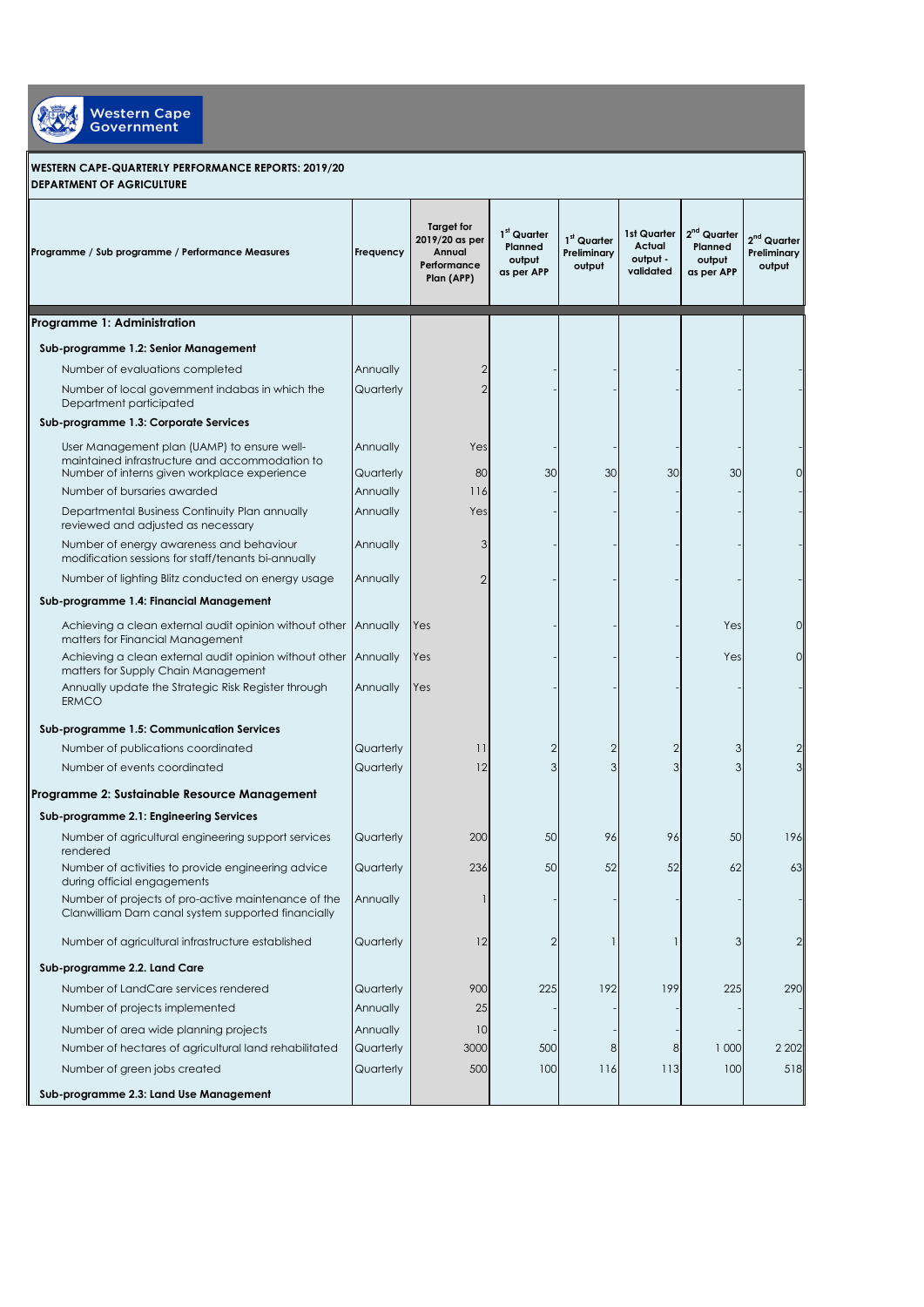| Programme / Sub programme / Performance Measures                                             | Frequency              | <b>Target for</b><br>2019/20 as per<br>Annual<br>Performance<br>Plan (APP) | 1st Quarter<br>Planned<br>output<br>as per APP | 1 <sup>st</sup> Quarter<br>Preliminary<br>output | 1st Quarter<br>Actual<br>output -<br>validated | 2 <sup>nd</sup> Quarter<br>Planned<br>output<br>as per APP | 2 <sup>nd</sup> Quarter<br>Preliminary<br>output |
|----------------------------------------------------------------------------------------------|------------------------|----------------------------------------------------------------------------|------------------------------------------------|--------------------------------------------------|------------------------------------------------|------------------------------------------------------------|--------------------------------------------------|
| Number of farm management plans developed                                                    | Quarterly              | 50                                                                         | 5                                              | 3                                                | 3                                              | 15                                                         |                                                  |
| Percentage of applications and requests to change in<br>land use commented on                | Quarterly              | 70%                                                                        | 70%                                            |                                                  | 72                                             | 70%                                                        | 95                                               |
| Sub-programme 2.4: Disaster Risk Management                                                  |                        |                                                                            |                                                |                                                  |                                                |                                                            |                                                  |
| Number of disaster relief schemes managed                                                    | Annually               |                                                                            |                                                |                                                  |                                                |                                                            |                                                  |
| Number of disaster risk reduction services managed                                           | Quarterly              |                                                                            |                                                |                                                  |                                                |                                                            |                                                  |
| Number of early warning reports disseminated                                                 | Quarterly              | 42                                                                         | 8                                              | 17                                               | 17                                             | 13                                                         | 16                                               |
| Programme 3: Farmer Support and Development                                                  |                        |                                                                            |                                                |                                                  |                                                |                                                            |                                                  |
| Sub-programme 3.1: Farmer-settlement and Development                                         |                        |                                                                            |                                                |                                                  |                                                |                                                            |                                                  |
| Number of smallholder producers supported                                                    | Quarterly              | 54                                                                         | 5                                              | 8                                                | 9                                              | 22                                                         | 22                                               |
| Number of farm plans completed                                                               | Quarterly              | 86                                                                         | 9                                              | 10                                               | 10                                             | 34                                                         | 35                                               |
| Number of black commercial farmers supported                                                 | Quarterly              | 61                                                                         | 6                                              | 15                                               | 15                                             | 24                                                         | 11                                               |
| Number of farm assessments completed                                                         | Quarterly              | 86                                                                         | 9                                              | 10                                               | 10                                             | 34                                                         | 39                                               |
| Sub-programme 3.2: Extension and Advisory Services                                           |                        |                                                                            |                                                |                                                  |                                                |                                                            |                                                  |
| Number of smallholder producers supported with<br>agricultural advice                        | Quarterly              | 1620                                                                       |                                                |                                                  |                                                | 810                                                        | 1 1 1 2                                          |
| Number of commodity groups supported                                                         | Annually               | 10                                                                         |                                                |                                                  |                                                | 10                                                         | 10                                               |
| Number of projects supported through mentorship                                              | Quarterly              | 54                                                                         | 6                                              |                                                  |                                                | 21                                                         | 14                                               |
| Number of agricultural businesses skills audited                                             | Quarterly              | 80                                                                         | 10                                             | 10                                               | 10                                             | 30                                                         | 30                                               |
| Number of farmers supported with advice                                                      | Quarterly              | 4015                                                                       | 1 200                                          | 1 2 1 9                                          | 1 1 2 1                                        | 1 200                                                      | 1 240                                            |
| Number of agricultural demonstrations facilitated<br>Number of farmers' days held            | Quarterly<br>Quarterly | 63<br>24                                                                   | 6                                              | 13<br>7                                          | 13<br>7                                        | 25<br>8                                                    | 28<br>12                                         |
| Sub-programme 3.3: Food Security                                                             |                        |                                                                            |                                                |                                                  |                                                |                                                            |                                                  |
| Number of food security awareness campaigns held                                             | Annually               |                                                                            |                                                |                                                  |                                                |                                                            |                                                  |
| Number of households supported with agricultural food<br>production initiatives              | Quarterly              | 864                                                                        | 96                                             | 99                                               | 99                                             | 400                                                        | 400                                              |
| Number of hectares planted for food production.                                              | Quarterly              | 4300                                                                       |                                                |                                                  |                                                | 4 300                                                      | 4 300                                            |
| Number of community food security projects<br>supported                                      | Quarterly              | 62                                                                         |                                                | 8                                                | 8                                              | 25                                                         | 28                                               |
| Number of school food gardens supported                                                      | Quarterly              | 16                                                                         |                                                |                                                  |                                                | 6                                                          | 8                                                |
| Sub-programme 3.4: Casidra SOC Ltd                                                           |                        |                                                                            |                                                |                                                  |                                                |                                                            |                                                  |
| The day to day management of the provincial state<br>farms with a view towards breaking even | Annually               |                                                                            |                                                |                                                  |                                                | 1                                                          | 1                                                |
| Number of agricultural projects facilitated within<br>commodity structures                   | Quarterly              | 50                                                                         | 10                                             | 10                                               | 10                                             | 20                                                         | 18                                               |
| <b>Programme 4: Veterinary Services</b>                                                      |                        |                                                                            |                                                |                                                  |                                                |                                                            |                                                  |
| Sub-programme 4.1: Animal Health                                                             |                        |                                                                            |                                                |                                                  |                                                |                                                            |                                                  |
| Number of visits to epidemiological units for veterinary<br>interventions.                   | Quarterly              | 10000                                                                      | 2 500                                          | 3 3 4 7                                          | 3 3 2 9                                        | 2 500                                                      | 3822                                             |
| Number of cats and dogs vaccinated against Rabies                                            | Quarterly              | 80000                                                                      | 20 000                                         | 33 670                                           | 33 593                                         | 20 000                                                     | 35 469                                           |
| Number of cattle tested by the intra-dermal test for<br><b>Bovine Tuberculosis</b>           | Quarterly              | 70000                                                                      | 18000                                          | 12 603                                           | 12 603                                         | 18000                                                      | 16851                                            |
| Number of cattle serum sampled and serologically<br>tested for Brucellosis                   | Quarterly              | 70000                                                                      | 18000                                          | 19 4 28                                          | 19 4 28                                        | 18000                                                      | 31 555                                           |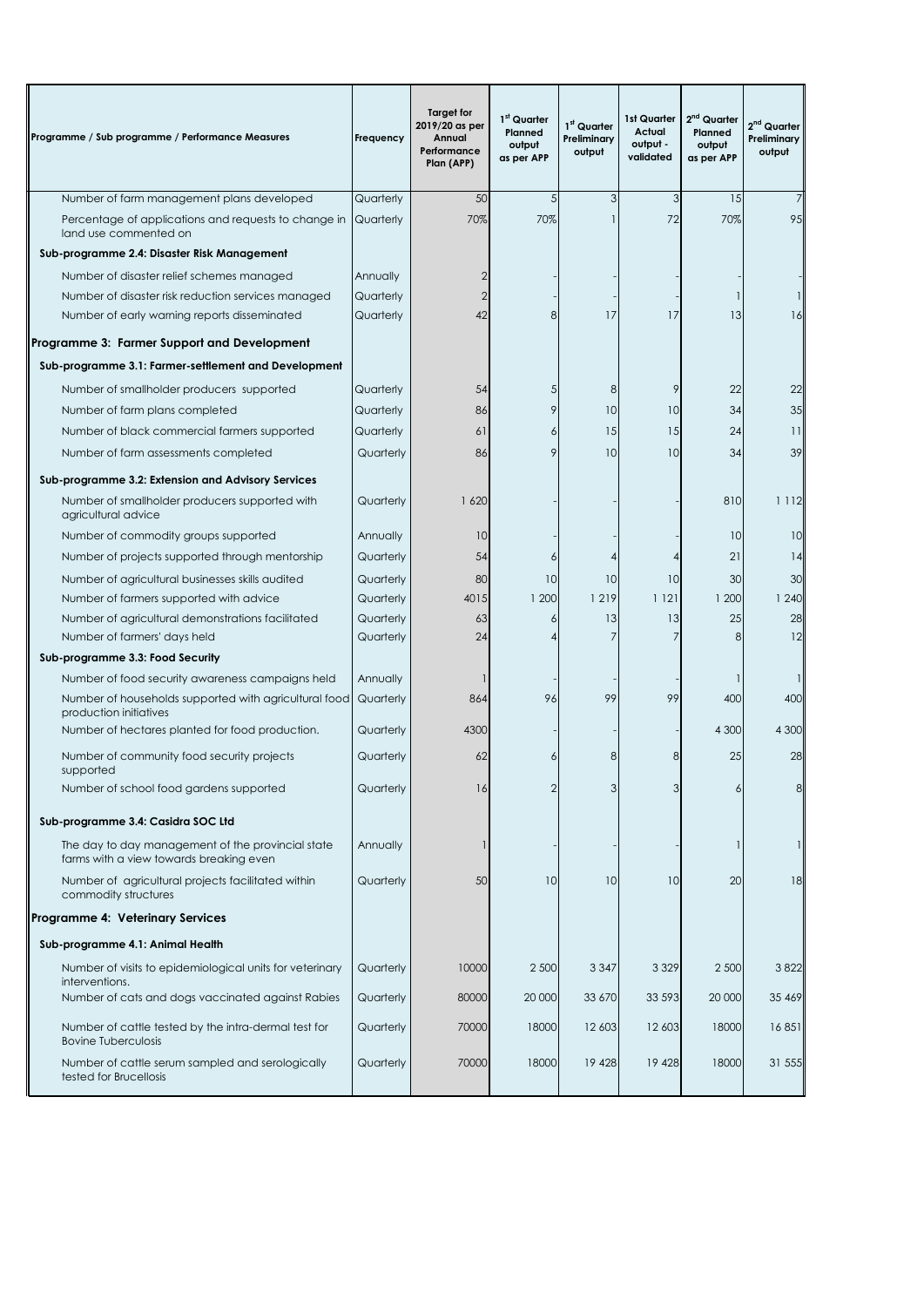| Programme / Sub programme / Performance Measures                                                          | Frequency | <b>Target for</b><br>2019/20 as per<br>Annual<br>Performance<br>Plan (APP) | 1 <sup>st</sup> Quarter<br>Planned<br>output<br>as per APP | $1st$ Quarter<br>Preliminary<br>output | 1st Quarter<br>Actual<br>output -<br>validated | 2 <sup>nd</sup> Quarter<br>Planned<br>output<br>as per APP | $2nd$ Quarter<br>Preliminary<br>output |
|-----------------------------------------------------------------------------------------------------------|-----------|----------------------------------------------------------------------------|------------------------------------------------------------|----------------------------------------|------------------------------------------------|------------------------------------------------------------|----------------------------------------|
| Sub-programme 4.2: Veterinary Export Control                                                              |           |                                                                            |                                                            |                                        |                                                |                                                            |                                        |
| Number of export control certificates issued                                                              | Quarterly | 17000                                                                      | 4250                                                       | 2680                                   | 3 6 0 5                                        | 4250                                                       | 3745                                   |
| Number of export establishment audits conducted                                                           | Quarterly | 160                                                                        | 32                                                         | 43                                     | 44                                             | 32                                                         | 47                                     |
| Number of movement permits conducted                                                                      | Quarterly | 2300                                                                       | 460                                                        | 440                                    | 440                                            | 460                                                        | 582                                    |
| Sub-programme 4.3: Veterinary Public Health                                                               |           |                                                                            |                                                            |                                        |                                                |                                                            |                                        |
| Average percentage of compliance of all operating<br>abbatoirs in the Province to meat safety legislation | Annually  | 60                                                                         |                                                            |                                        |                                                |                                                            |                                        |
| Number of public awareness sessions held                                                                  | Quarterly | 25                                                                         | 6                                                          | 6                                      | 6                                              | 6                                                          |                                        |
| Number of food safety audits conducted                                                                    | Quarterly | 55                                                                         | 13                                                         | 12                                     | 11                                             | 14                                                         | 4                                      |
| Sub-programme 4.4: Veterinary Laboratory Services                                                         |           |                                                                            |                                                            |                                        |                                                |                                                            |                                        |
| Number of samples tested for chemical residues                                                            | Quarterly | 500                                                                        | 50                                                         | 0                                      |                                                | 50                                                         | $\Omega$                               |
| Number of laboratory tests performed according to<br>prescribed standards.                                | Quarterly | 209000                                                                     | 50 000                                                     | 62 674                                 | 85 116                                         | 52 000                                                     | 86 071                                 |
| Total number of Veterinary Public Health samples<br>tested                                                | Quarterly | 2000                                                                       | 500                                                        | 212                                    | 215                                            | 650                                                        | 178                                    |
| Number of samples tested for small holder farmers                                                         | Quarterly | 2000                                                                       | 450                                                        | 712                                    | 712                                            | 550                                                        | 649                                    |
| Programme 5: Research and Technology Development Services                                                 |           |                                                                            |                                                            |                                        |                                                |                                                            |                                        |
| Sub-programme 5.1: Research                                                                               |           |                                                                            |                                                            |                                        |                                                |                                                            |                                        |
| Number of research projects implemented to improve<br>agricultural production                             | Annually  | 80                                                                         |                                                            |                                        |                                                |                                                            |                                        |
| Number of research committee meetings to evaluate<br>projects                                             | Quarterly |                                                                            |                                                            | $\overline{2}$                         | $\overline{2}$                                 |                                                            |                                        |
| Number of WCARF meetings to coordinate research                                                           | Quarterly | 3                                                                          |                                                            | -1                                     | 1                                              | $\mathbf 0$                                                |                                        |
| Number of SmartAgri newsletters published.                                                                | Quarterly |                                                                            |                                                            |                                        |                                                |                                                            |                                        |
| Sub-programme 5.2: Technology Transfer                                                                    |           |                                                                            |                                                            |                                        |                                                |                                                            |                                        |
| Number of scientific papers published                                                                     | Annually  | 25                                                                         |                                                            |                                        |                                                |                                                            |                                        |
| Number of research presentations made at peer<br>reviewed events.                                         | Quarterly | 35                                                                         | 5                                                          | 28                                     | 28                                             | 10                                                         | 13                                     |
| Number of research presentations made at<br>technology transfer events                                    | Quarterly | 100                                                                        | 20                                                         | 18                                     | 18                                             | 30                                                         | 54                                     |
| Number of articles in popular media                                                                       | Quarterly | 100                                                                        | 20                                                         | 30                                     | 30                                             | 30                                                         | 43                                     |
| Number of information packs developed                                                                     | Quarterly | 12                                                                         | 3                                                          | 4                                      | 4                                              | 3                                                          | 6                                      |
| Number of technology transfer events conducted                                                            | Quarterly |                                                                            |                                                            | 6                                      | 6                                              |                                                            | 5                                      |
| Number of web portals maintained                                                                          | Annually  |                                                                            |                                                            |                                        |                                                |                                                            |                                        |
| Number of agricultural condition reports designed and<br>disseminated                                     | Quarterly | 8                                                                          | 2                                                          | 3                                      | 3                                              | $\overline{2}$                                             | 3                                      |
| Number of climate reports distributed                                                                     | Quarterly | 12                                                                         | 3                                                          | 3                                      | 3                                              | 3                                                          | 3                                      |
| Sub-programme 5.3: Research Infrastructure Support                                                        |           |                                                                            |                                                            |                                        |                                                |                                                            |                                        |
| Number of research infrastructure managed                                                                 | Annually  |                                                                            |                                                            |                                        |                                                |                                                            |                                        |
| Number of technical working committee meetings on<br>research farms                                       | Quarterly | 14                                                                         |                                                            |                                        |                                                | 7                                                          |                                        |
| Programme 6: Agricultural Economics Services                                                              |           |                                                                            |                                                            |                                        |                                                |                                                            |                                        |
| Sub-programme 6.1:Production Economics and Marketing Support                                              |           |                                                                            |                                                            |                                        |                                                |                                                            |                                        |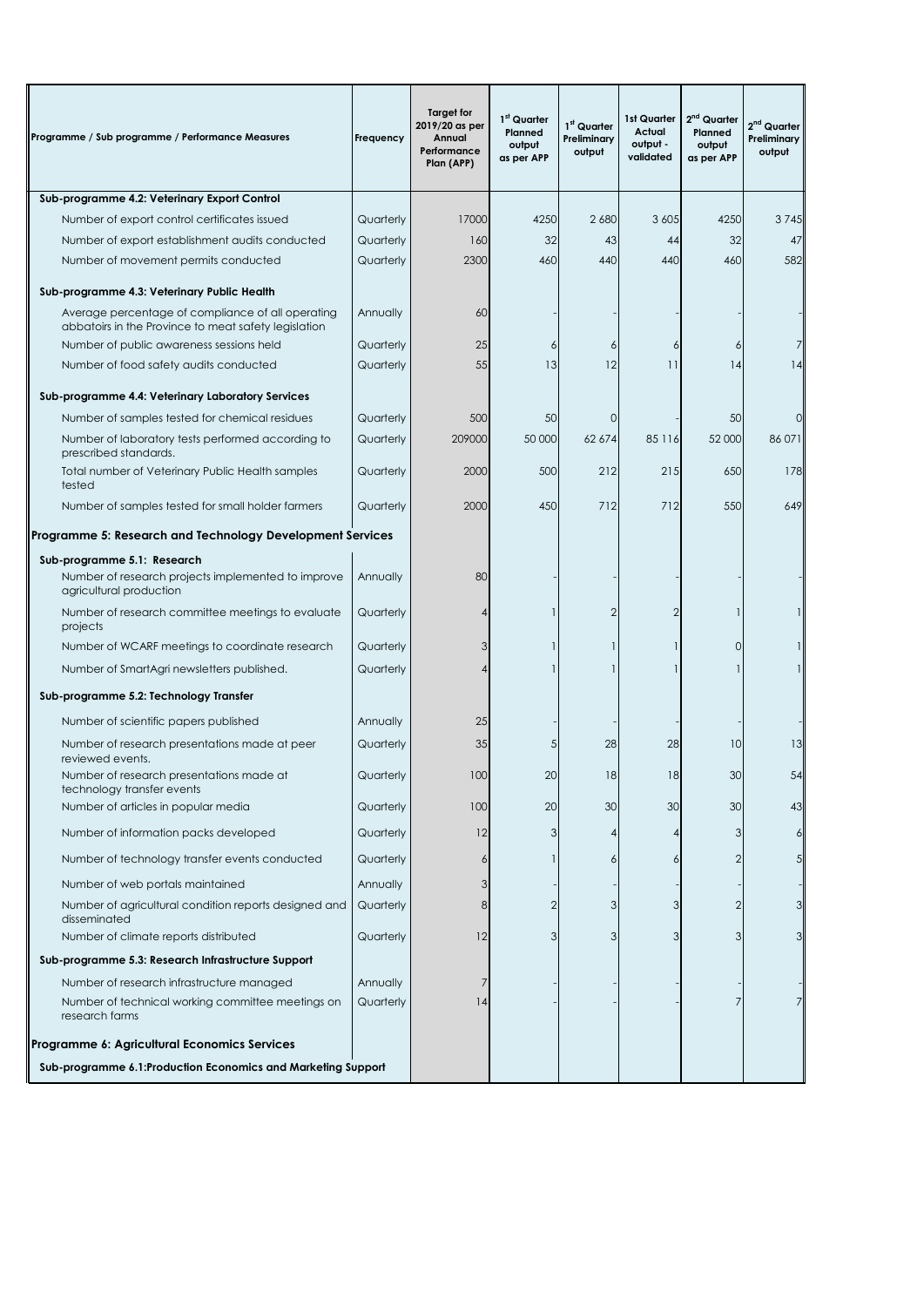| Programme / Sub programme / Performance Measures                                                                                | Frequency | <b>Target for</b><br>2019/20 as per<br>Annual<br>Performance<br>Plan (APP) | 1st Quarter<br>Planned<br>output<br>as per APP | 1 <sup>st</sup> Quarter<br>Preliminary<br>output | 1st Quarter<br>Actual<br>output -<br>validated | 2 <sup>nd</sup> Quarter<br>Planned<br>output<br>as per APP | 2 <sup>nd</sup> Quarter<br>Preliminary<br>output |
|---------------------------------------------------------------------------------------------------------------------------------|-----------|----------------------------------------------------------------------------|------------------------------------------------|--------------------------------------------------|------------------------------------------------|------------------------------------------------------------|--------------------------------------------------|
| Number of new agribusinesses formalised into entities                                                                           | Annually  | 10                                                                         |                                                |                                                  |                                                |                                                            |                                                  |
| Number of budgets produced                                                                                                      | Quarterly | 60                                                                         | 10                                             | 10                                               | 10                                             | 35                                                         | 35                                               |
| Numbers of participants attended the Ethical Trade                                                                              | Annually  | 900                                                                        |                                                |                                                  |                                                |                                                            |                                                  |
| training                                                                                                                        |           |                                                                            |                                                |                                                  |                                                |                                                            |                                                  |
| Number of growers registered as members of ethical<br>trade programmes                                                          | Annually  | 2000                                                                       |                                                |                                                  |                                                |                                                            |                                                  |
| Number of Agribusinesses supported with marketing<br>services.                                                                  | Quarterly | 70                                                                         | 20                                             | 36                                               | 36                                             | 15                                                         | 15                                               |
| Number of agri-businesses supported with production<br>economic services                                                        | Quarterly | 80                                                                         | 30                                             | 35                                               | 35                                             | 25                                                         | 25                                               |
| Number of market information outputs disseminated                                                                               | Quarterly | 30                                                                         | 7                                              | 8                                                | 8                                              | 8                                                          | $\overline{11}$                                  |
| Number of existing formalised agribusinesses supported                                                                          | Quarterly | 10                                                                         | $\overline{2}$                                 | 12                                               | 12                                             | 3                                                          | 13                                               |
|                                                                                                                                 |           |                                                                            |                                                |                                                  |                                                |                                                            |                                                  |
| Number of agricultural economic studies conducted                                                                               | Quarterly | 12                                                                         | 3                                              | 3<br>$\mathbf{1}$                                | 3                                              | 4                                                          | 8                                                |
| Number of activities supported to promote Western<br>Cape products                                                              | Quarterly |                                                                            |                                                |                                                  |                                                |                                                            |                                                  |
| Sub-programme 6.2: Agro-Processing Support                                                                                      |           |                                                                            |                                                |                                                  |                                                |                                                            |                                                  |
| Value of committed investment for greenfields and<br>expansion agricultural and agribusiness projects.                          | Annually  | 320 000 000                                                                |                                                |                                                  |                                                |                                                            |                                                  |
| Number of agro-processing initiatives supported.                                                                                | Annually  |                                                                            |                                                |                                                  |                                                |                                                            |                                                  |
| Sub-programme 6.3: Macroeconomics Support                                                                                       |           |                                                                            |                                                |                                                  |                                                |                                                            |                                                  |
| Number of economic reports compiled                                                                                             | Quarterly | 24                                                                         | 7                                              | 3                                                | 3                                              | 7                                                          | 9                                                |
| Number of databases populated                                                                                                   | Annually  | 150                                                                        |                                                |                                                  |                                                |                                                            |                                                  |
| Number of information dissemination activities<br>conducted                                                                     | Quarterly | 100                                                                        | 29                                             | 37                                               | 37                                             | 29                                                         | 53                                               |
| Number of agricultural economic information<br>responses provided                                                               | Quarterly | 180                                                                        | 50                                             | 54                                               | 54                                             | 50                                                         | 53                                               |
| Programme 7: Structured Agricultural Education and Training                                                                     |           |                                                                            |                                                |                                                  |                                                |                                                            |                                                  |
| Sub-programme 7.1: Higher Education and Training                                                                                |           |                                                                            |                                                |                                                  |                                                |                                                            |                                                  |
| Number of students graduated from Agricultural<br>Training Institutes.                                                          | Annually  | 90                                                                         |                                                |                                                  |                                                | 90                                                         | 122                                              |
| Number of internal bursaries awarded                                                                                            | Annually  | 20                                                                         |                                                |                                                  |                                                | 20                                                         | 34                                               |
| Achievement of student equity targets (%)                                                                                       | Annually  | 40%                                                                        |                                                |                                                  |                                                | 40%                                                        | 45%                                              |
| Sub-programme 7.2: Agricultural Skills Development                                                                              |           |                                                                            |                                                |                                                  |                                                |                                                            |                                                  |
| Number of learners completing Learnership<br>programmes                                                                         | Annually  | 40                                                                         |                                                |                                                  |                                                |                                                            |                                                  |
| Number of ASD learners articulating/ undergoing RPL to<br><b>HET</b>                                                            | Annually  | 20                                                                         |                                                |                                                  |                                                |                                                            |                                                  |
| Achievement of learner equity targets (%)                                                                                       | Annually  | 80                                                                         |                                                |                                                  |                                                |                                                            |                                                  |
| Number of participants trained in skills development<br>programmes in the sector                                                | Quarterly | 2200                                                                       | 750                                            | 513                                              | 513                                            | 750                                                        | 1 4 3 6                                          |
| Programme 8: Rural Development                                                                                                  |           |                                                                            |                                                |                                                  |                                                |                                                            |                                                  |
| Sub-programme 8.1: Rural Development Coordination                                                                               |           |                                                                            |                                                |                                                  |                                                |                                                            |                                                  |
| Number of Regional Coordination Committee (RCC)<br>engagements supported towards rural development.                             | Quarterly | 52                                                                         | 13                                             | 13                                               | 13                                             | 13                                                         | 13                                               |
| Number of provincial engagements participated in,<br>related to addressing transversal matters relevant to<br>rural development | Quarterly |                                                                            |                                                | 0                                                |                                                |                                                            |                                                  |
| Sub-programme 8.2: Social Facilitation                                                                                          |           |                                                                            |                                                |                                                  |                                                |                                                            |                                                  |
| Number of projects implemented in rural areas, (CRDP<br>sites) logged at Regional Coordination<br>Committee(RCC) meetings       | Annually  | 25                                                                         |                                                |                                                  |                                                |                                                            |                                                  |